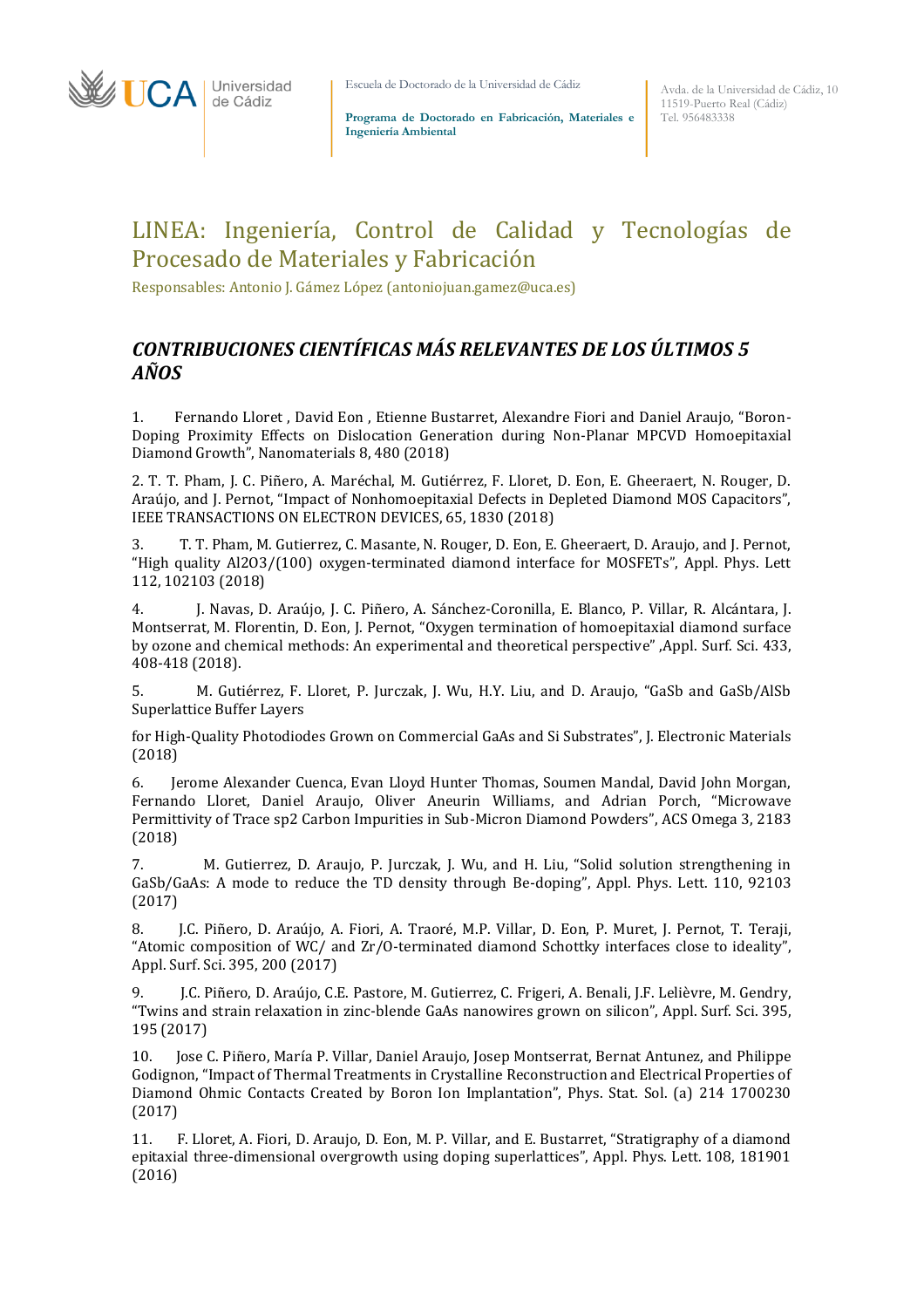Escuela de Doctorado de la Universidad de Cádiz

**Programa de Doctorado en Fabricación, Materiales e Ingeniería Ambiental**

12. Fernando Lloret, Daniel Araujo, David Eon, Maria del Pilar Villar, Juan-Maria Gonzalez-Leal, and Etienne Bustarret, "Influence of methane concentration on MPCVD overgrowth of 100-oriented etched diamond substrates", Phys. Stat. Sol. (a) 213, 2570 (2015)

13. P. Muret, A. Traore , A. Marechal, D. Eon, J. Pernot, J. C. Piñero, M. P. Villar, and D. Araujo, "Potential barrier heights at metal on oxygen-terminated diamond interfaces", J. Appl. Phys 118, 204505 (2015)

14. F. Lloret, D. Araujo, M. P. Alegre, J. M. Gonzalez-Leal, M. P. Villar, D. Eon, and E. Bustarret, "TEM study of defects versus growth orientations in heavily boron-doped diamond", Phys. Stat. Sol. (a) 212, 2468 (2015)

15. G. Chicot,A. Fiori, P. N. Volpe, T. N. Tran Thi, J. C. Gerbedoen, J. Bousquet, M. P. Alegre, J. C. Piñero, D. Araujo, F. Jomard, A. Soltani, J. C. De Jaeger, J. Morse, J. Hartwig, N. Tranchant, C. Mer-Calfati, J. C. Arnault, J. Delahaye, T. Grenet, D. Eon, F. Omnes, J. Pernot, and E. Bustarret, "Electronic and physico-chemical properties of nanometric boron delta-doped diamond structures", J. Appl. Phys 116, 83702 (2014)

16. M.P. Alegre, D. Araujo, A. Fiori, J.C. Piñero, F. Lloret, M.P. Villar, P. Achatz, G. Chicot, E. Bustarret y F. Jomard. "Critical boron-doping levels for generation of dislocations in synthetic diamond". Applied Physics Letters 105, 173103 (2014)

17. F. Lloret, J. Piñero, D. Araujo, M. P. Villar, E. Gheeraert, A. Vo-Ha, V. Soulière, M. Rebaud, D. Carole, and G. Ferro, "Diamond as substrate for 3C-SiC growth: A TEM study", Phys. Stat. Sol. (a) 211, 2302 (2014)

18. J. C. Piñero, D. Araujo, A. Traoré, G. Chicot, A. Maréchal, P. Muret, M. P. Alegre, M. P. Villar, and J. Pernot, "Metal–oxide–diamond interface investigation by TEM: Toward MOS and Schottky power device behavior", Phys. Stat. Sol. (a) 211, 2367 (2014)

19. V. Soulière, A. Vo-Ha, D. Carole, A. Tallaire, O. Brinza, J.C. Piñero, D. Araujo, G. Ferro, " Heteroepitaxial CVD growth od 3C-SiC on diamond substrate", Mat. Sci. Forum 778, 226 (2014)

20. D. Araujo, M.P. Alegre, J.C. Piñero, A. Fiori, E. Bustarret, F. Jomard. "Boron concentration profiling by high angle annular dark field-scanning transmission electron microscopy in homoepitaxial delta-doped diamond layers". Applied Physics Letters 103, 42104 (2013)

21. F. Lloret, D. Araújo, M.P. Villar, J.G. Rodríguez-Madrid, G.F. Iriarte, O.A. Williams, F. Calle, "Diamond underlayer microstructure effect on the orientation of AlN piezoelectric layers for high frequency SAW resonators by TEM", Microelectronic Eng. 112, 193 (2013)

22. Boukha-Boukha, Zouhair; Sánchez-Amaya, José María; González-Rovira, Leandro; Del Río-Sánchez, Eloy; Blanco-Montilla, Ginesa; Botana-Pedemonte, Francisco Javier. Influence of CO2-Ar mixtures as shielding gas on laser welding of Al-Mg alloys. Metallurgical and Materials Transactions A: Physical Metallurgy and Materials Science. 2013, 44 (13), 5711-5723

23. Sánchez-Amaya, José María; Amaya-Vazquez, Margarita Raquel; González-Rovira, Leandro; Botana-Pedemonte, Francisco Javier. Influence of Surface Pre-treatments on Laser Welding of Ti6Al4V Alloy. Journal of Materials Engineering and Performance. 2014, 23 (5), 1568-1575

24. R-W. Bosch, R. A. Cottis, K. Csecs, T. Dorsch, L. Dunbar, A. Heyn, F. Huet, O. Hyökyvirta, Z. Kerner, A. Kobzova, J. Macak, R. Novotny, J. Öijerholm, J. Piippo, R. Richner, S. Ritter, J. M. Sánchez-Amaya, A. Somogyi, S. Väisänen, W. Zhang. Reliability of electrochemical noise measurements: results of round-robin testing on electrochemical noise. Electrochimica Acta, Volume: 120, Pages: 379-389. 2014

25. D. P. Silva, C. Churiaque, I. N. Bastos and J. M. Sánchez-Amaya. Tribocorrosion Study of Ordinary and Laser-Melted Ti6Al4V Alloy. Metals, Volume: 6, Issue: 10, 253. 2016.